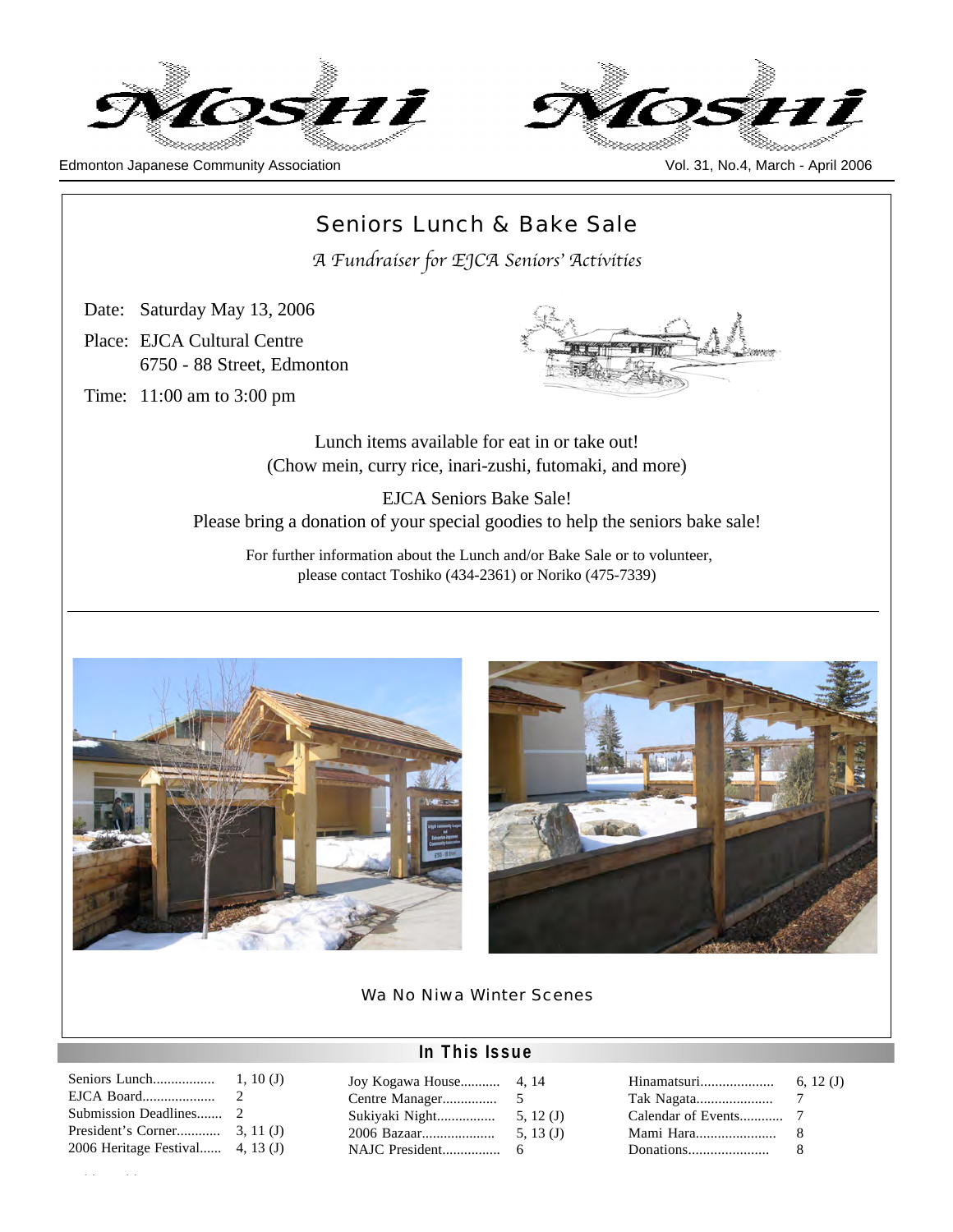# 2005 - 2006 EJCA Board of Directors & Committees

**President** Mike Murakami - 433-9029

**1st Vice-President** Cathy Tennant - 436-6291

**2nd Vice-President** Hideji Ono - 458-7269

**Secretary-Treasurer** Jim Hoyano - 437-7730

**Finance Committee** Wray Tsuji - 484-6291 Rick Hirata - 438-2747 Scott Sutton - 994-6519

**Seniors** Yumiko Hoyano - 437-7730

*Published by*

*Edmonton Japanese Community Association*

*Editorial Address: 6750 - 88 Street Edmonton, Alberta T6E 5H6 Tel: (780) 466-8166 Fax: (780) 465-0376* website: www.ejca.org

*English Section Editor: Jim Hoyano Japanese Section Editor: Yumiko Hoyano*

> *Support Staff: Soly Sawada Daiyo Sawada Sandy Nakashima Tom Nakashima*

*"Moshi Moshi is a publication of the Edmonton Japanese Community Association. Its objective is to disseminate information of interest to the Japanese community and those interested in Japanese culture, including announcements of upcoming events.*

**Sports & Youth** Yuri Nakano - 437-5294

**NAJC Committee** Mike Murakami - 433-9029

**Scholarships & Awards** Yoshiaki Hirata - 438-2747 Daiyo Sawada - 436-4797

**Japan Today School Program** Hideji Ono - 458-7269 Monica Johnson - 447-3092

**Membership** Joe Sumiya - 917-3356 Edie Nagata - 484-5495 Monica Johnson - 447-3092 **Wellness-In-Living Committee** Yumiko Hoyano - 437-7730 Mike Murakami - 433-9029 Daiyo Sawada - 436-4797 Junichi Hashimoto - 437-5911 Aiko Murakami - 433-9029

**Joint Committee** Mike Murakami - 433-9029 Joe Sumiya - 917-3356 Sanae Ohki - 459-3862

**Past President** Yumiko Hoyano - 437-7730

**MEJCS Liaison TRA** 

**JET Liaison** Monica Johnson - 447-3092

**Devonian Garden Advisory Committee** Hideji Ono - 458-7269 Wray Tsuji - 484-6291

# Deadline for Submissions for the Next Issue (Vol. 31, No. 5) is May 10 , 2006

Submission Deadlines for other upcoming issues:

Volume 31, No. 6 - July 10, 2006 Volume 32, No. 1 - September 10, 2006 Volume 32, No. 2 - November 10, 2006 Volume 32, No. 3 - January 10, 2007 Volume 32, No. 4 - March 10, 2007

# EJCA Mission & Vision Statements

### Mission

- To facilitate the development of an inclusive and vibrant Japanese Canadian Community within a multicultural Edmonton.
- To support the objectives of the National Association of Japanese Canadians by promoting respect and harmony among people of various cultures in the Edmonton area.

## Vision

• A dynamic and evolving community that sustains a sense of wellbeing built upon awareness of Japanese heritage in Canada.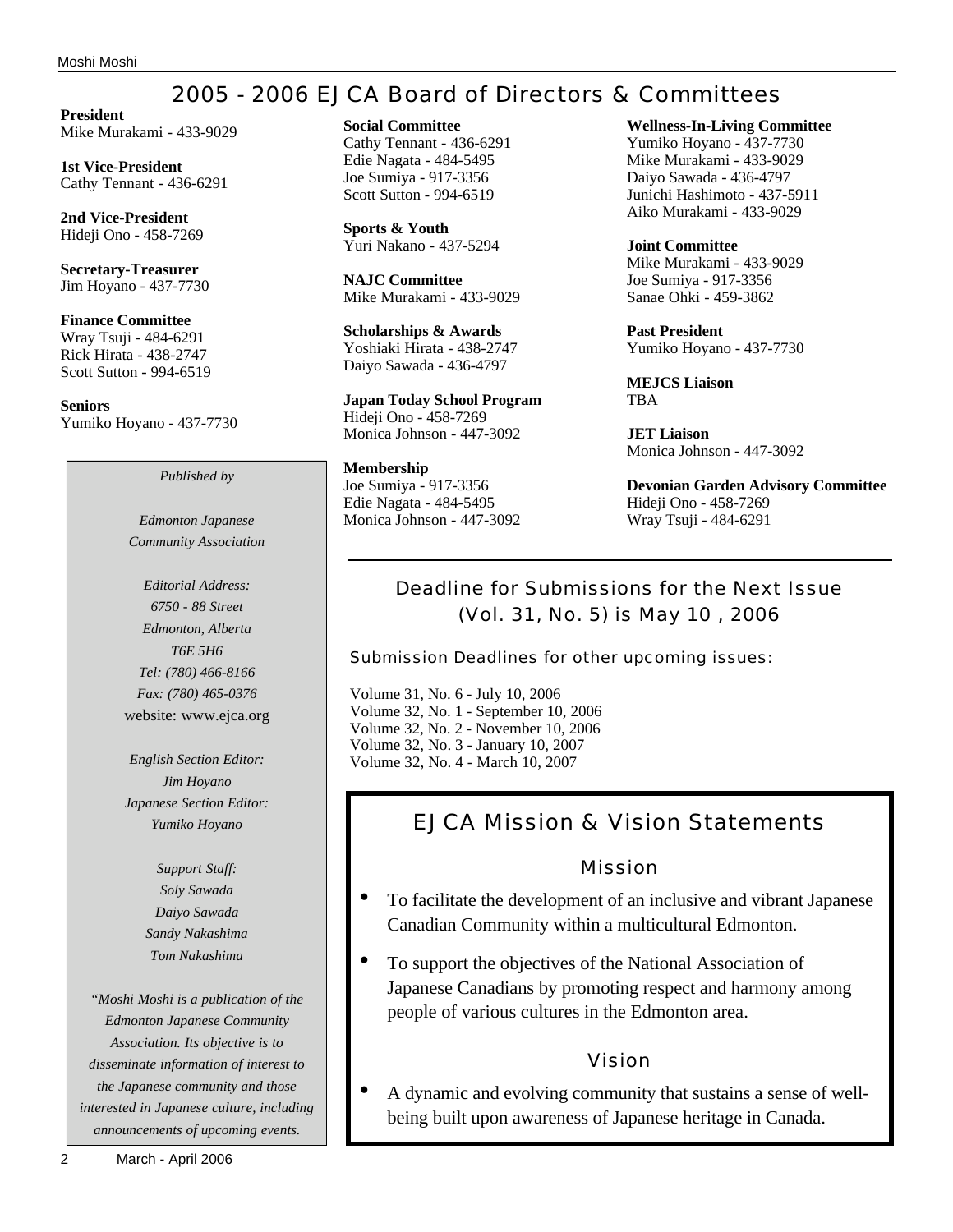# President's Corner

#### Mike Murakami

Happy Spring everyone!

Yup! The March 18th record breaking 25-35 cm, short-lived snow - truly wasn't a pigment of our imagination!!

While we just experienced Alberta's 100th anniversary, our EJCA community has much to celebrate too. After 60 years in Edmonton, Henry and Joan Shimizu will be leaving for Victoria about the first week of May. Henry first arrived in Edmonton from the New Denver Internment Camp in 1946; Joan was born in Wetaskiwin Alberta. They are sad to leave their children and friends here, but this move was anticipated for a few years. As they have had a place in Victoria for 20 years, it will not be a major move. Their new address is # 6, 4771 Cordova Bay Road, Victoria, B.C. V8Y 2J7 Ph. (250) 658-1874 e-mail: docshimizu@yahoo.com

At the same time as "Doc" Henry contributed significantly to Edmonton, the NAJC Redress Foundation and medicine - he noted at the recent EJCA seniors lunch that his professional success - and success in other endeavors (Order of Canada) to the support provided by many key people in Edmonton. We are proud of you Henry, wish you and Joan well on their planned world trips -- "May the road rise to meet you…"

Some of you may know that Dave Trautman is leaving us as the Centre Manager this March. Dave is, however, a member of the Argyll Community League (ACL) Board - so I'm sure you will still see him around the Centre from time to time. We will miss the special talents Dave brought to the position. Many thanks Dave, and we wish you all the best success - as you pursue other opportunities!

The EJCA Board, in cooperation with the Argyll Community League Board, has started the recruiting process which we anticipate will take about two months. The Recruiting Committee has posted a preliminary ad in this issue of the Moshi Moshi and will also advertise in a variety of community publications.

In the meantime, Mari Sutton has agreed to take responsibility for the cleaning of the Centre. In early April and through the recruiting process, Ken Tanaka will take over the management of the Centre with respect to such responsibilities as facility bookings, general maintenance and reporting to the Boards. We are very fortunate to have Ken agree to assume this interim role because of his experience as the Centre Manager a few years ago. Welcome out of retirement (for the interim), Ken!

EJCA and UNAC presentation and screening of the film "Caught in Between" and Henry Shimizu's "Image of Internment Exhibit" at the University of Alberta International Week 2006 was a great success. The evaluation comments of the 65 people who attended our session indicated - the participation was inspiring and enriching and contributed in turning them on to caring about Human Rights. Participation

was around 7,000 when you include those who attended other events such as the Stephen Lewis Address, the Opening Ceremonies and the Concert.

Upcoming, EJCA and ACL Community BBQ…

As the recent EJCA and ACL Joint Board meeting was probably the first since 1994, it was agreed the two Boards should perhaps meet more often. And, it was unanimously agreed that a "Joint Community BBQ" would be a "delicious and informal" way to begin con¬necting folks in both communities. While members from both communities assist in staffing each others Casino fundraisers, the sharing in the preparation and enjoyment of food on the Centre's magnificent park area and Japanese garden would be - a great way to connect with more of our neighbours in the surrounding areas as well. They will be surprised to see that the EJCA community of ongoing users represents a broad multicultural spectrum, from all parts of Edmonton.

As distinct communities are not separate, but rather in-ter-connected threads in the vibrant, cross-cultural community tapestry of South Edmonton, the EJCA and ACL Boards realized a need to work collaboratively to create a local opportunity to connect these threads. To this end, ACL Board member, Alice Mah kindly agreed to be ACL's volunteer event coordinator for the BBQ. This community BBQ will be an awesome community food extravaganza and enjoyable mixer - and hopefully become an annual event. We'll be seeking volunteer BBQers from the EJCA community. Stay tuned for more details in the next Moshi Moshi.

*"One of the things a community is not is a simple geographical aggregation of people."* -M. Scott Peck

#### **GROWTH OPPORTUNITIES…**

#### **Funding our Legacy and Sense of Place:**

Now that the fundamentals of the long-awaited Harmony Garden are in place, we're entering the next exciting phase in the evolution of our "Wa No Niwa"! In order to nurture our young garden and experience its emerging beauty over the next years, ongoing financial support will be needed.

If you have skills in investigating avenues for funding through civic grants, corporate sponsorship and individual support; if you have experience in fund-raising activities .... if you are interested in applying your expertise, talents and ideas in bringing to fruition a community vision .... join the Garden Fund-Raising Committee. Make a difference!

Volunteers will be needed for the primary committee and for future sub-committees. If interested, please contact me by email at: bydesignedm@shaw.ca. Spring is a great time to come by to get acquainted with the Garden, and to visit the Centre!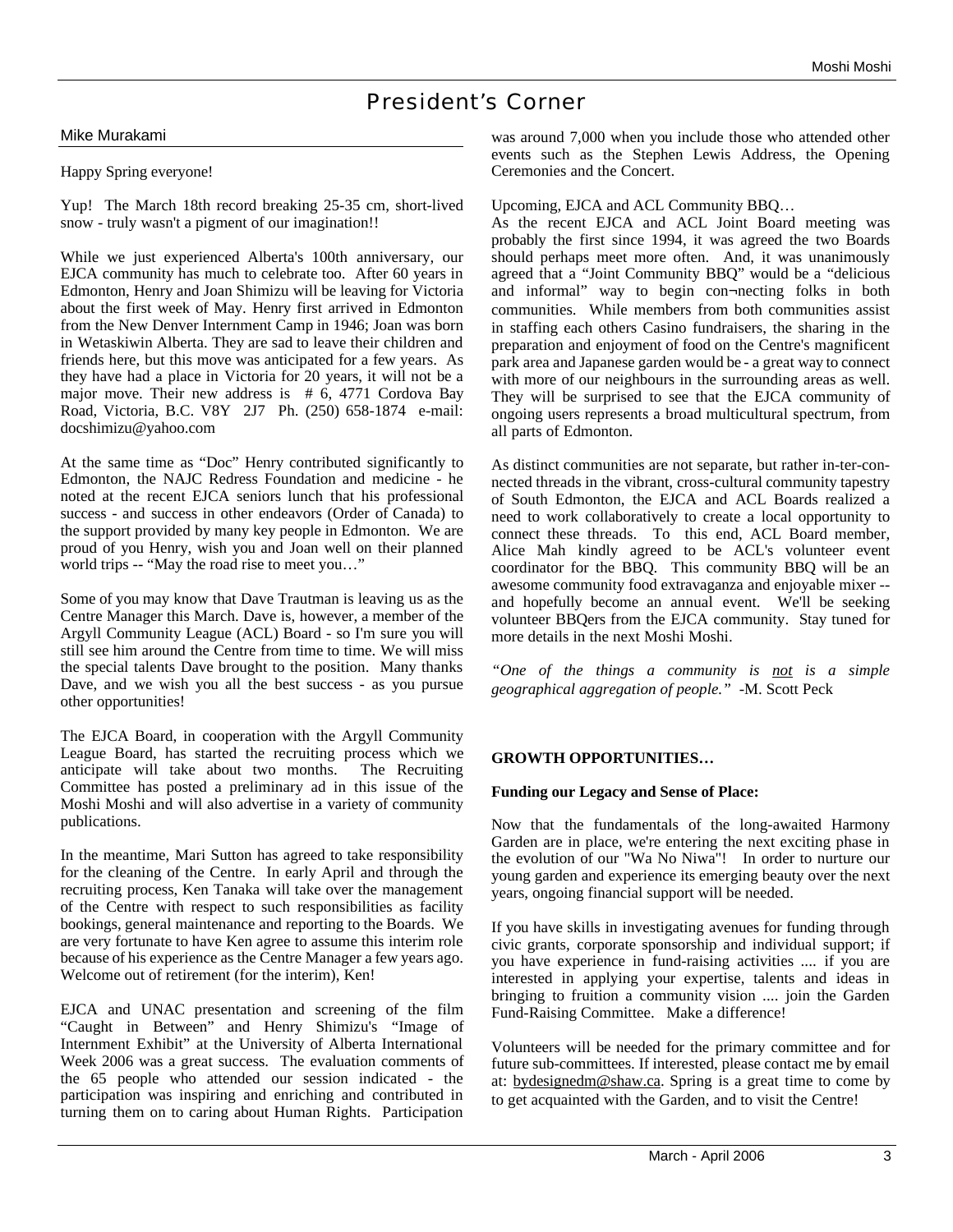# I Feel the Community Spirit Coming Over Me Again… 2006 Heritage Festival

#### Megan Jones

The EJCA will be participating in Heritage Days this year. The festival runs Saturday, August 5 through Monday, August, 7. Last year, the Edmonton Heritage Festival Association awarded the Japan pavilion second place for overall presentation. We fell short because we were missing a sign saying "Japan" to indicate which pavilion we were. John Priegert has dusted off his chisel and mallet and is carving us one, so look for the pavilion to win first place in August.

#### **You wanted it, you got it.**

In 2004, the EJCA Board reassessed the community's participation in Heritage Days, which has been ongoing for more than 25 years. Many of the directors felt that the time had come for the EJCA to withdraw from the festival. Most pavilion organizers had been involved since the beginning of the festival, were burnt out, and could no longer commit the long hours and hard work that go into running the pavilion each year.

Still, the directors consulted with a number of external groups involved in the festival, and in response to their desire to see the pavilion continue, formed an independent Heritage Days Organizing Committee (HOC).

HOC is made up of two representatives each from the EJCA Board and the Metro Edmonton Japanese Community School (MEJCS), plus one representative from each participating group like Kita no Taiko, Northern Alberta Alumni Association (NAJETAA), Gojukai Karate or Keifukai Calligraphy. Members of the committee take on various duties necessary bring the Japanese community together and put the pavilion up.

#### **Total number of volunteers needed, all told? More than 150 people.**

Yakitori prep: 75 volunteers needed to chop, weigh, stab 5000 skewers, and more.

Set-up and tear down: 30 volunteers needed to sort, load, drive, unload, store, and more.

Craft tent: 15 volunteers per shift (30 per day) needed to sell, dress, shoot, snap, and more.

Kitchen: 12 volunteers per shift (24 per day) to chop, cook, serve, collect, and more.

**Chip in. "Many hands make light work" and you'll be there.**

In January 2006, the EJCA and MEJCS agreed that the school



would no longer organize the kitchen. This substantial change has placed full responsibility for the organization of the pavilion on the shoulders of HOC. As many community members know, Heritage Days requires a tremendous amount of planning and work each year. In addition to tending to the preparations that begin months ahead of the festival, most organizers end up working straight through the August long weekend, from tent set-up on Friday afternoon, 'til late Monday night returning equipment to a storage trailer parked on a farm near Beaumont.

HOC's goals are to expand the number of core volunteers who organize the pavilion from year to year, to share the organizers' knowledge with the community and to build new ideas for and commitment to the Japan pavilion.

I was not at Heritage Days last summer, but I remember the camaraderie of all involved the year before last. We had a big turn out and great support from so many people. It worked, you know, the idea of a whole and healthy community, when everyone pulled together. We shared real sense of doing something important for others, and for ourselves. I hope I can revisit those happy days again this August. Let's do it, eh! Gambarimashou!

**HOC is looking for a tent coordinator, as well as assistant kitchen, tent, transportation, volunteer and performance coordinators. If you have the time to meet for two hours once an month, and can work the August long weekend, please come forward to volunteer for one of these positions. HOC could use your help.** 

## Save the Historic Joy Kogawa House!

EJCA has made a donation to the campaign to save and protect the south Vancouver home that writer Joy Kogawa grew up in and wrote about in the novel Obasan. EJCA members are urged to donate to the campaign; deadline is April 30, 2006. For more information see <www.conservancy.bc.ca> or the back page of this issue of Moshi Moshi (page 14).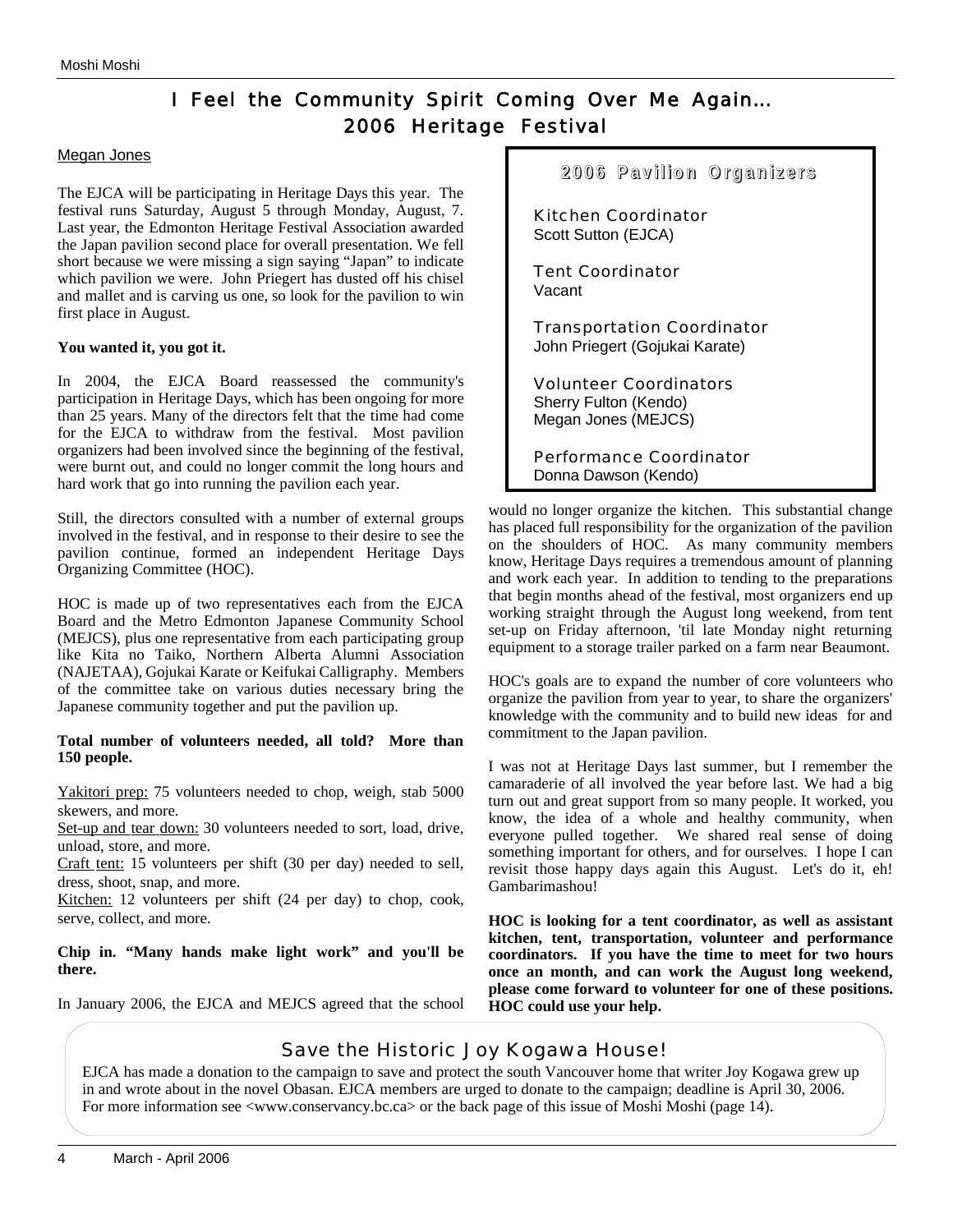#### Cultural/Community Centre Manager Position The Edmonton Japanese Community Association and the Argyll Community League are looking for a highly motivated person to manage its Cultural/Community Centre. Information about the Centre is available at www.ejca.org **This a part-time contract position. Duties Include (but not limited to):** • Facility cleaning • Managing of Centre rentals • Overseeing Centre maintenance & security • Reporting to EJCA and ACL Boards **Skills & Knowledge Required:** • Grade 12 • Computer skills for: data input and generating monthly Board reports • Excellent communication & interpersonal skills • Excellent organizational & time management skills • Facility management experience desirable • Sensitivity to cross-cultural issues • Japanese language ability is an asset, but not necessary Please Note: Candidate must submit three references, and be willing to submit to a criminal record check. Please e-mail application letter and resume to Wray Tsuji at: wrayt@telusplanet.net Deadline for Submission: April 24, 2006

## Sukiyaki Night

#### Cathy Tennant & Edie Nagata

It was an unusually warm night for Edmonton on February 11th this year. So, we all had to imagine snow blowing outside, fingers freezing and the temperature dropping to 20 degrees below, as we sat down to the annual EJCA Sukiyaki Dinner, a time-honoured Japanese winter meal.

Sharing an enjoyable evening with family, friends and new acquaintances over a dinner prepared by a private chef and assistant, learning something about how to cook the traditional sukiyaki dinner, tasting the delicious blend of thinly sliced beef and vegetables cooked in a special broth, and finally sitting back completely satisfied … what more could you want?

More?? Well, how about games and prizes for children and adults. There was fierce competition to see who got their "Getting to Know You" (Konnichi Wa) Bingo card signed by the right people, and who could guess the "Mystery Person or Thing"! The young people especially asked some brainstumping questions and everyone showed a lot of great tableteamwork!

This year we had a record number of volunteers helping to make the evening a big success …. over 35 people were working behind the scenes, showing their skills at the dinner tables and cleaning up. It was a team of regular volunteers, new volunteers, NAJETTAA members and visiting students. Our "thank-you" list doesn't include those people who always seem to be around at the end of the night when we need chairs and tables taken down … so a special thanks to these "un-named" volunteers.

Thanks to our all of the Sukiyaki Night volunteers for sharing their time and expertise … domo arigato!

Noriko Fujino, Toshiko Yamamoto, Aiko Kawawada, Yuko Nakano, Mineko Sasano, Grace Fujino, Mami Hara, Naomi Leroy, Joyce Kiyooka, Sandy Nakashima, Midori Tanaka, Yuri Nakano, Nancy Cyr, Mike Murakami, Dave Trautman, Jim Hoyano, Ken Tanaka, Mrs. Aita, Alder Currie, Hiroko Currie, Gretchen Phillips, Scott Sutton, Monica Johnson, Mr. Aita, Florence Ingham, Genevieve Golan, Noriko Lasalle, Shinya Nakamoto, Tanya Berry, Dave Sulz, Yumiko Hoyano, Taka Konno, Gayle Ingham-Ells.

Guess we all proved that sukiyaki is great no matter what the weather! See you all next year!

## 2006 BAZAAR

This year, our spring bazaar is moving to the fall to become the "Fall Fundraising Fun Fair" for children of all ages. As always, there will be many things Japanese, including lunch and "take-aways". But watch for lots of new and exciting additions!

Keep your eyes and ears open for updates on opportunities to share your ideas and to come out and be part of the fun!

If we've already got you interested in being involved in the planning, let us know ….

Cathy (tennant@shaw.ca or 436-6291) or Edie (484-5495).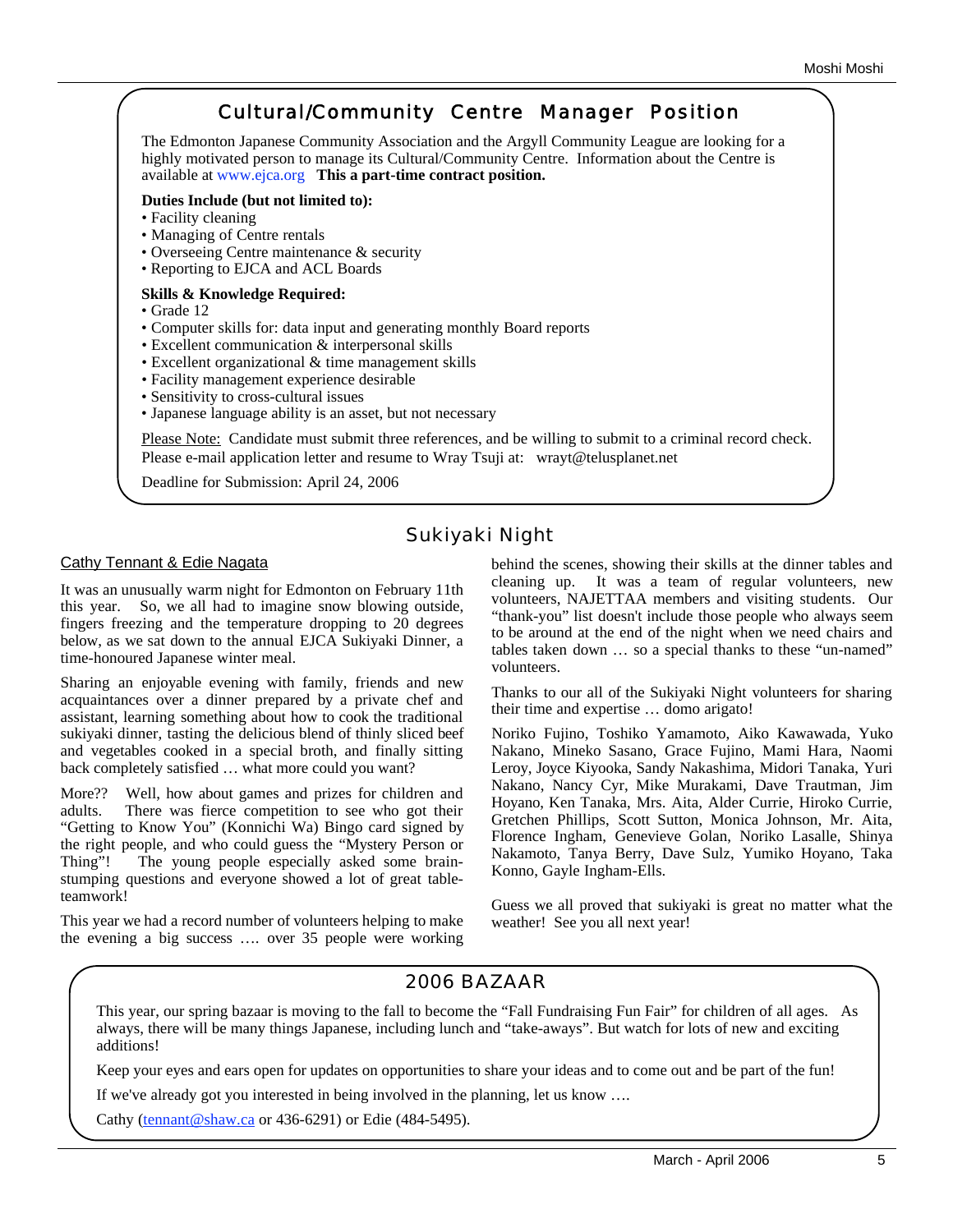

# *National Association of Japanese Canadians*



#### Henry Kojima, NAJC President

Interesting how the mind works: When you're a child, you focus exclusively on today and now; as a young adult, your thoughts are to the future; and as a senior, you reflect more and more upon the past. I guess that this is the natural order of things in most people's lives. So, too, for many organizations and communities.

But for any organization, community (or individual) to be alive, vibrant and relevant, its mindset has to be in all three places at once-understanding of and learning from the past, grappling with the immediate issues of today and charting a course to where you want to be in the future. Every successful entity, in my opinion, is grounded with these three attributes.

From my perspective, I believe that the Japanese Canadian community, like many others, focuses most of its attention on the present and the past. This approach isn't necessarily a bad one, but it's important to recognize that it is very limiting and, at best, perpetuates the maintenance of the status quo. It's understandable to take this approach…it's easier, and the risks are minimal. But, like the swimmer doing a slow dogpaddle upstream, you'll never move forward; instead, you'll gradually drift backwards and, for sure, never get to the other side… (assuming that you have a goal of getting to the other side).

It's tough work planning for and executing actions into the future. The risks of failure can be high, and you're wide open to criticism at every step along the way. But if our community is to grow and be relevant in the lives of our members, we have to embed future-oriented directions into the mix as we deal with the present. Let's value and learn from the past…not be trapped by it. We should be focused on addressing not only the needs

of our current community, but also anticipating the very different situation of a future generation.

An area that comes to mind where we are doing some good stuff is in history preservation. When you think about it, our history is an invaluable resource and can play an important role in shaping the values and beliefs of our community into the future. Not to minimize the great work undertaken by so many of our communities across Canada, but the efforts put forth by the JCCC in Toronto with their Sedai project are to be applauded and supported. Similarly, the Asahi Baseball Team Exhibition produced by the National Nikkei Museum & Heritage Centre in Vancouver is, in part, an example of learning from the past to guide us with greater insight in dealing with our future.

As well, the JC internment experience during the Second World War positioned our community to take a leadership position in fighting racism and discrimination now and in the future. Human rights issues that came to the fore after September 11, 2001 such as racial profiling, for example, had been experienced by our community many decades previous. Lina Hoshino's DVD Caught In Between clearly draws a stark parallel between the treatment of Muslims in the U.S. immediately after 9/11 and Japanese Americans during WW11. The degree to which our community is committed now to preserving and promoting human rights will determine the face and character of our community in the future.

As I said previously, it's not easy thinking and implementing actions with the future in mind. But not to do so, clearly positions us in the same way as trying to swim up the creek without a paddle.

## Hina Matsuri Open House -March 4, 2006

This year's Hina Doll display was held on March 4 from 1:00 to 4:00 pm as an open house. On the same day a group of 35 Girl Guides and their leaders were meeting in the Centre hall doing various activities, and learning about other cultures, including Japan. So they were happy to have the opportunity to see the doll display and learn more about the Hina Matsuri tradition. Also, about a dozen small children, mostly of Japanese heritage, came to see the display with their parents and enjoyed playing games that their parents brought to the Centre. They were there all afternoon, and took some photos with the doll display as well.

Throughout the afternoon, people dropped in and chatted with friends while sipping tea and eating sweets.

The doll display was on for one week, and during that time the Brownie group and students who came to participate in the Japan Today program also had the opportunity to view the Hina Doll display.

Thank you to those who helped set up and take down the dolls: Toshiko Yamamoto, Nancy Cyr, Cathy Tennant, Hyoko Baxter, Edie Nagata, Bob Tennant, and some members of the Karaoke club.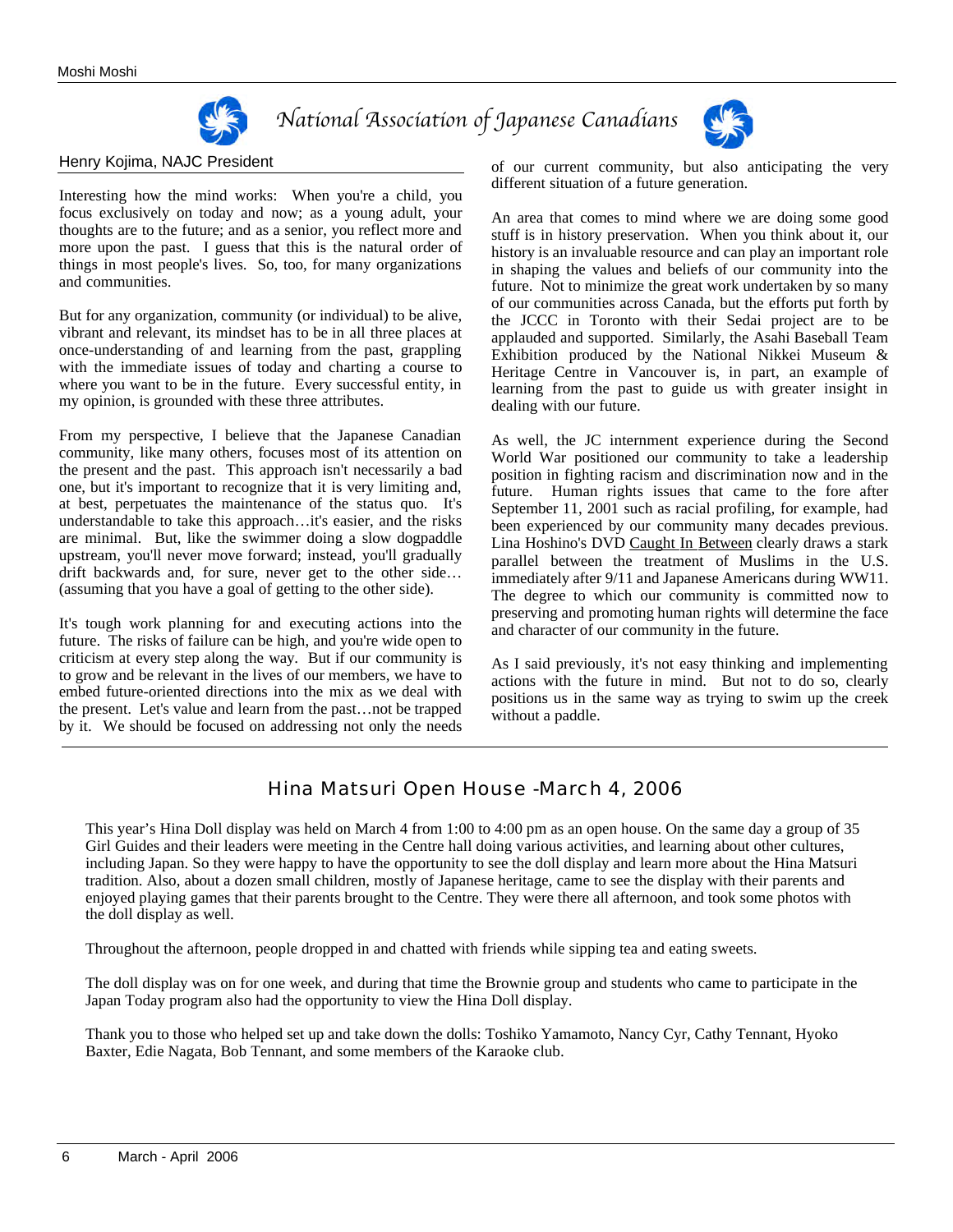## Takeo 'Tak' Nagata, 1924 - 2006

On March 6, 2006 when Tak Nagata passed away peacefully, EJCA lost a most dedicated member. Tak has been associated with EJCA for more than 50 years, and served as EJCA Treasurer for more than 40 consecutive years. During his years as treasurer, his dedicated overseeing of EJCA finances made the work of other board members that much easier, not having to worry about financial matters. Tak's immaculate record keeping is a major reason that EJCA's financial situation is in such good standing.

Tak handled the finances for almost all of the hundreds of EJCA events held, and even volunteered his services to affiliated groups such as the golf club and curling club for their regular and special events. His loving wife Sachiko was always at his side during these events. Thank you Tak and Sachiko, and our deepest condolences to Sachiko.

Tak was born September 10, 1924 in Port Alice, B.C., a town on an inlet on the northern end of Vancouver Island. Instead of being interned in the British Columbia interior, the Nagata's chose to move to the sugar beet fields of Southern Alberta as a family. Then in the 1950s Tak moved to Edmonton where he lived until his passing.

In Edmonton Tak was first employed by Muttart Homes and then by Spartan Press for many years in the accounting office. After leaving Spartan Press, Tak looked after the finances for the Mikado Restaurant and then the Shogun Restuarnt where many of you probably saw him until the restaurant was sold to new owners a few years ago.

Tak was an avid sports fan and participant. Bowling was the sport that Tak excelled at, having won a number of trophies; he bowled regularly until a few years ago when his health began to fail. For many years Tak was a season ticket holder of the Edmonton Eskimos football games, even attending games in minus 25 degree weather. He was also an Edmonton Oilers fan watching all their games on television, and knew the stats for each player.

On a personal note, Tak was a very natty dresser, usually wearing a coat  $\&$  tie whenever he went out. Although he was slender, he always had a good appetite, and his favorite dish was the black cod served at the Shogun restaurant. Tak was a quiet man, but he was very observant and many times knew what you wanted even before you asked him.

Our deepest condolences to Sachiko, and we are here to support you in any way we can. May Tak rest in peace.

### Takeo "Tak" Nagata

On March 6, 2006 Tak Nagata passed away peacefully at the age of 81 years.

He is survived by his loving wife Sachiko; two brothers Tosh and Sho (Rose); his sister-in-law Ruth and his sister-in-law Haruko Adachi and brother-in-law Masao (Eiko) Kadonaga both in Japan as well as many nieces, nephews, and other relatives and friends. Tak was predeceased by his parents Kikumatsu and Fuyu and his brothers Mits and Sat.

A Memorial Service with Pastor Yuri Nakano officiating was held Thursday, March 9, 2006 at 2:00 pm at Appel Funeral Home/Central Memorial Chapel, 10530 - 116 Street, Edmonton, AB.

## Calendar of Upcoming Events

| April 11, 2006 | EJCA Board Meeting, at the Centre beginning at 7:00 pm              |
|----------------|---------------------------------------------------------------------|
| April 26, 2006 | EJCA Seniors Club meeting, at the Centre beginning at 11:00 am      |
| May 9, 2006    | EJCA Board Meeting, at the Centre beginning at 7:00 pm              |
| May 13, 2006   | Seniors Lunch & Bake Sale, at the Centre, 11:00 am to 3:00 pm       |
| May 24, 2006   | EJCA Seniors Club meeting, at the Centre beginning at 11:00 am      |
| June 10, 2006  | Community Barbecue & Field Day, at the Centre beginning at 10:00 am |
| June 13, 2006  | EJCA Board Meeting, at the Centre beginning at 7:00 pm              |
| June 28, 2006  | EJCA Seniors Club meeting, at the Centre beginning at 11:00 am      |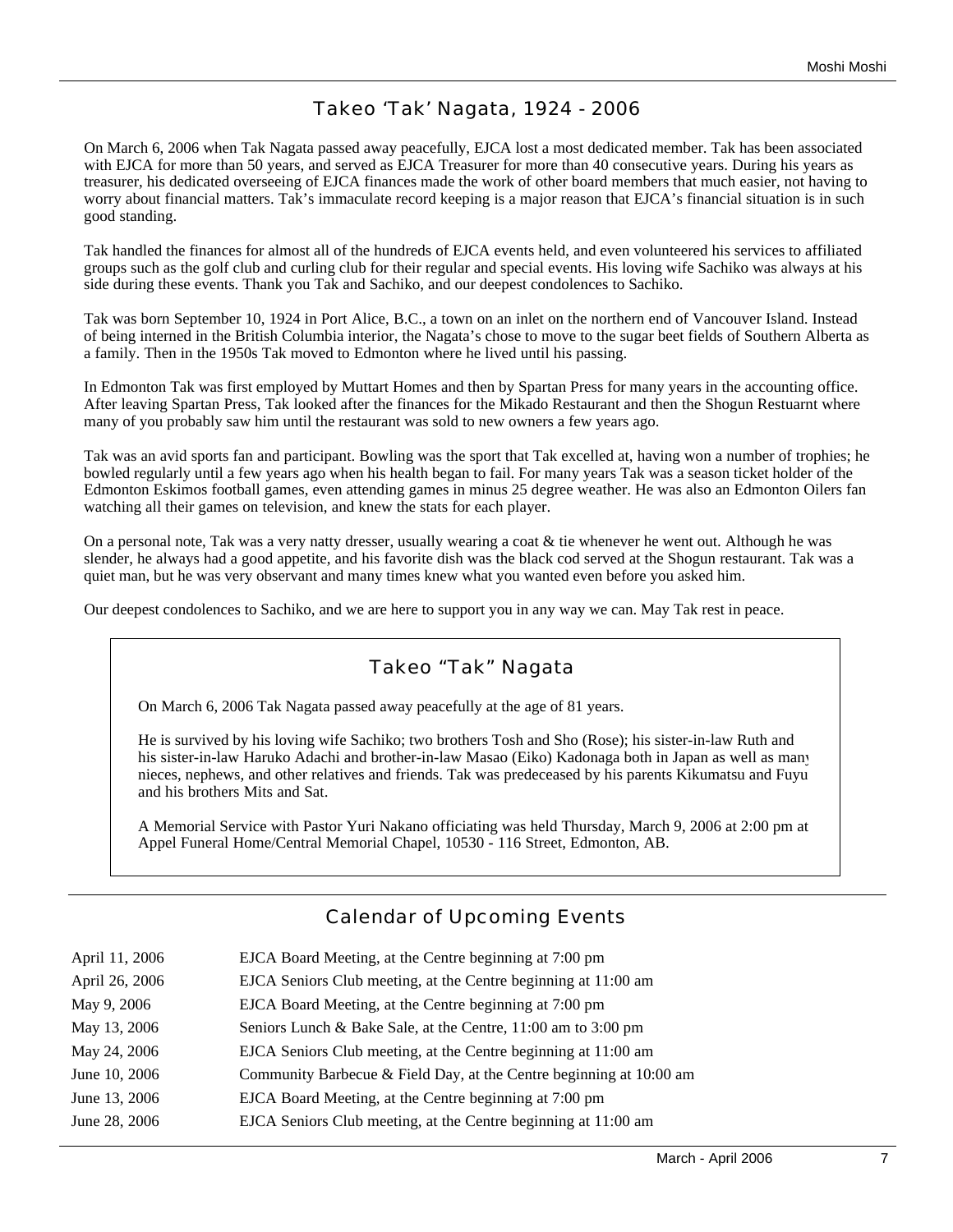#### Mami Hara ...Sayonara!

#### by Cathy Tennant



In the January-February issue of the Moshi Moshi, Yumiko Hoyano wrote an article for the Japanese section about her interview with Mami Hara. We didn't have time to translate the article into English for this issue, but I wanted to share some of Marmi's background and experiences before she returns to

Japan in April. Because this is not a direct translation, not all of the information in last issue's article is covered but I've added a few things that I've learned about Mami over the past two years.

Mami arrived in Edmonton in mid-October, 2003 on a "working holiday" visa and immediately entered the ELTC program to learn English. Very often, Mami would tell me that while she was in Canada, she wanted to try different things and meet different people … and this desire is evident in how she purposely chose to be involved in many diverse activities, quite unusual for most visitors to foreign countries. In fact, she filled her time in Canada with a surprising number of experiences.

Mami came from Yamaguchi-ken in Japan from a small town just a five minute walk from the ocean. It was quite an adventure coming to the wide-open prairies and land-locked Edmonton many, many miles from a glimpse of the ocean and the scent of sea air which were a part of her everyday life in Japan. Why did she choose Edmonton? Someone from Edmonton had come to teach English at her school and they described Edmonton as a place where life wasn't hard and a place that wasn't too big.

While attending school and living with a home-stay family in Edmonton, Mami found a job at the "Kobe Bistro" with her host-mother's help. She worked at the Kobe Bistro until October 2004 on her "working holiday" visa. At the restaurant, she met Yuko Nakano and with her help, joined the Wakaba-kai dance group. Mami got to know the members who, she says, were very kind to her and the Wakaba-kai director, Keiko Frueh, whose kindness Mami especially appreciates.

In May 2004, she joined the EJCA which she was introduced to by Nakano-san. Starting off by helping at the Seniors' Bake Sale that year, Mami became a regular volunteer, helping out at almost every EJCA event over the next 2 years (for example, the Children's Christmas parties, the New Year's Potlucks, Oden

Dinner and Movie Night in 2004, summer picnic, Sukiyaki Dinners, the NAJC conference in the fall of 2005, and the Dinner Theatre and BBQ). Mami felt that she gradually got to know many different people through these activities.

From December 2004, Mami started to volunteer with the Edmonton Meals on Wheels about 3 times a week until mid-March of this year. She used this experience and her background as a dietician to become an important part of our Bento-To-Go Pilot Program, which prepared and delivered meals to individuals each week for four weeks in the late spring of 2005.

With the Wakaba-kai dance group and as a member of the Awa Odori group, Mami was part of memorable performances at the Devonian Gardens for the Spring Festival, at City Hall for the Hiroshima Days Ceremony, in Vegreville for the Pisanka Festival and at the Heritage Days Festival. She also became a regular participant in the Japan Today Program for grade 7 students who visit the Centre to learn about Japanese history, language and culture. Many will also have seen Mami dance at the New Year Wakaba-kai performance at the Centre and may have recognized her even under her Awa Odori hat when she performed in the background for one of the Karaoke contestants.

Mami felt that some of her most exciting experiences would not have been possible in Japan … being part of Alberta's 100th Anniversary Celebration ceremonies in her kimono (in the pouring rain), standing almost within touching-distance from Queen Elizabeth, and meeting and speaking with Princess Takamado during her visit to Edmonton!

Mami is now taking her second trip to Eastern Canada by bus, to spend time in Quebec City, which she missed on her first whirl-wind trip to Toronto and Montreal. Maybe we can persuade her to write about her impressions for one of our future issues of Moshi Moshi.

So, as she returns to Japan, Mami has fulfilled her wish. She takes with her memories of meeting different people, visiting different places and trying different things … but she leaves with us, memories of someone whose gentle enthusiasm, generosity and humour will be missed, a wonderful example for anyone wanting to enrich their experience when living in a foreign country.

Ki o tsukete … Sayonara, Mami-san!

### Donations

The following donations are much appreciated:

Kunio & Reido Koizumi, Leduc George & Judy Matsuba, Edmonton Grace Nishimura, Nanaimo, BC Sachiko Nagata, Edmonton, in memory of Takeo 'Tak' Nagata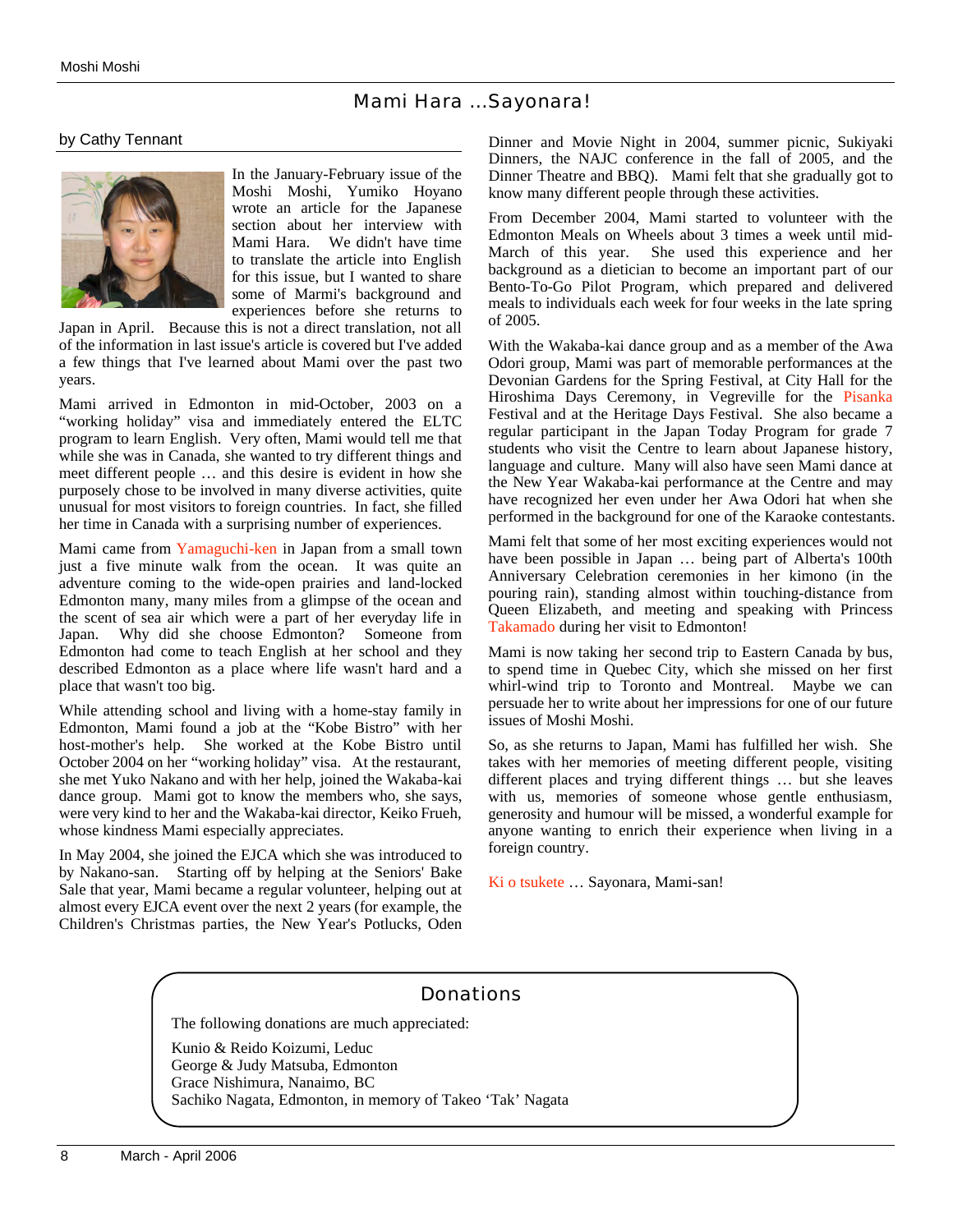# 『]快適』『清潔』をお求めのあなたへ

*Enjoy the comfort of the latest hi-tech bidet*

*Unlike a traditional bidet, you sit on a heated seat while using the multi-functions of the Personal Hygiene System.* 



**For information or purchase, please contact ASA (Aita Sales Agent) Phone (780) 922-4313 Fax (780) 922-4593 e-mail: msaita@oanet.com**

# MACHIDA COMPUTER SYSTEMS

Custom Assembled Computers Televisions \* Electronics \* VCR's (Sales and Service) David Machida (dmachida@telus.net)

90 Garnet Crescent Sherwood Park, AB T8A-2S4 Ph/780 467-5377

# TONY the TAILOR

ALTERATION SPECIALIST **JUNKO DARASENG**

Specializing in LEATHER, FUR & SHEEPSKIN All types of mens & ladies clothes, coats & jackets Dry Cleaning Available

10172 - 104 Street Edmonton, Alberta T5J 1A7 **Telephone 426-4654**

# YOSHIO SUMIYA Barrister, Solicitor & Notary Public

**FREE INITIAL CONSULTATION Weekend, Home and Hospital Appointments**

**General Law Practice Including:**

**Personal Injury and Accident**

*No Fees until your case resolved Lower Fees, More Money to YOU Fee by Percentage of Recovery*



**Business Divorce and Custody Employment Criminal Wills and Estates Real Estate**

**Unit 309, 10405 Saskatchewan Drive Edmonton, Alberta T6E 4R9**

**Phone: (780) 917-3356 Fax: (780) 437-5788**

# 寿司わさび

*Sushi WASABI*

**5714 - 111 Street Edmonton, AB**

**Business Hours** Tues-Thurs: 11 AM - 1:30 PM; 5 PM - 9:30 PM Fri: 11 AM - 1:30 PM; 5 PM - 10 PM Sat: 5 PM - 10 PM Sundays & Holidays: 5 PM - 9 PM CLOSED Mondays

> **Phone: 433-0533 Fax: 413-4138**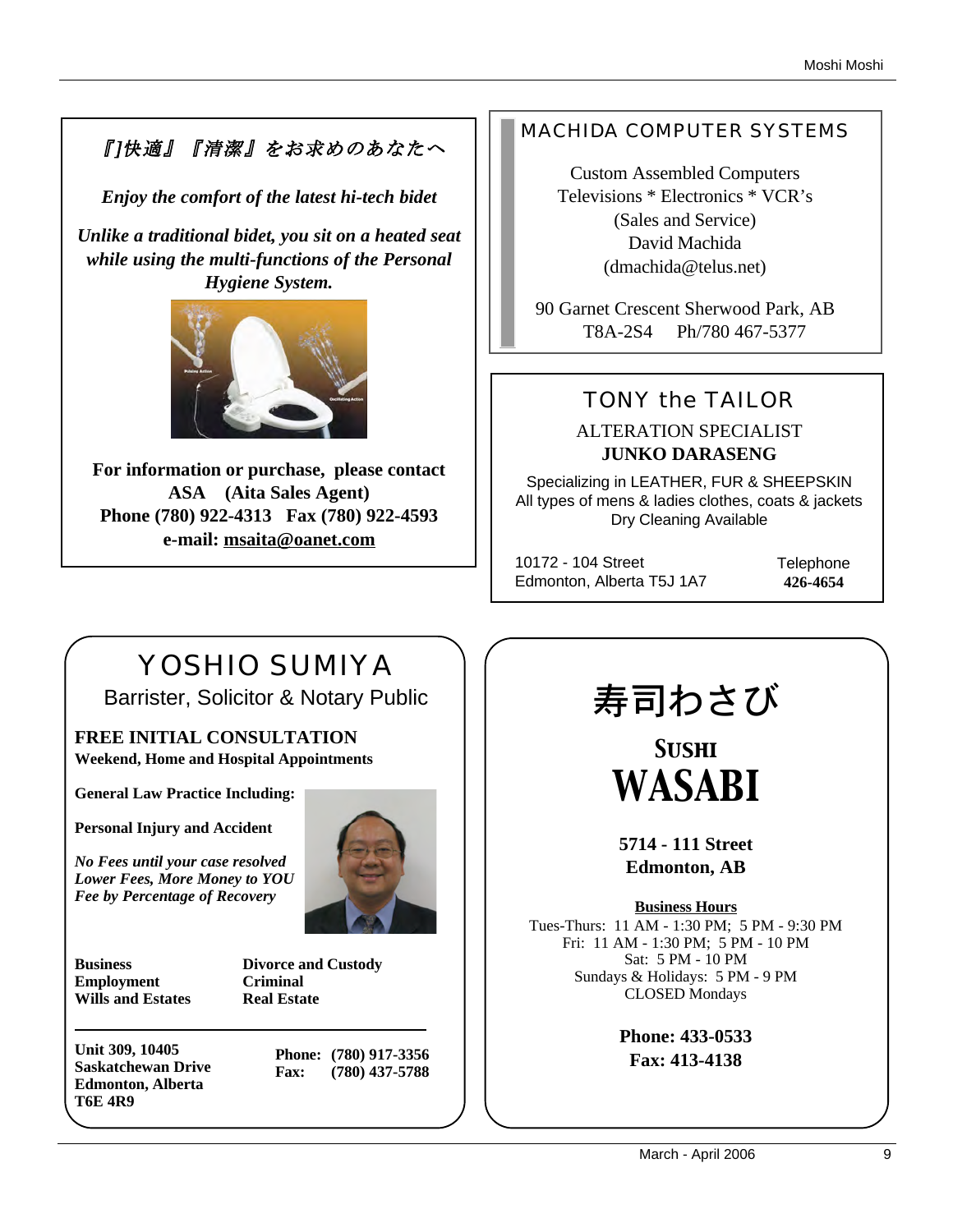# シニア・クラブのランチとベークセール シニア・クラブのランチとベークセール

シニア活動のための資金作り

日時:5日13日(土曜日) 午前11時から午後3時 場所:EJCAカルチャー・センター 6750 - 88 Street

ランチメニューはチャオメン、カレーライス、太巻き寿司、いなり寿司、その他 ベークセールのための寄付をお願いします。またキッチンやセール・テーブルでお手伝いし ていただくボランティアーをお願いします。

> ランチ、ベークセール、ボランティアーについての連絡は ノリコ・フジノ(475-7339)またはトシコ・ヤマモト(434-2361)へどうぞ。









和の庭 冬景色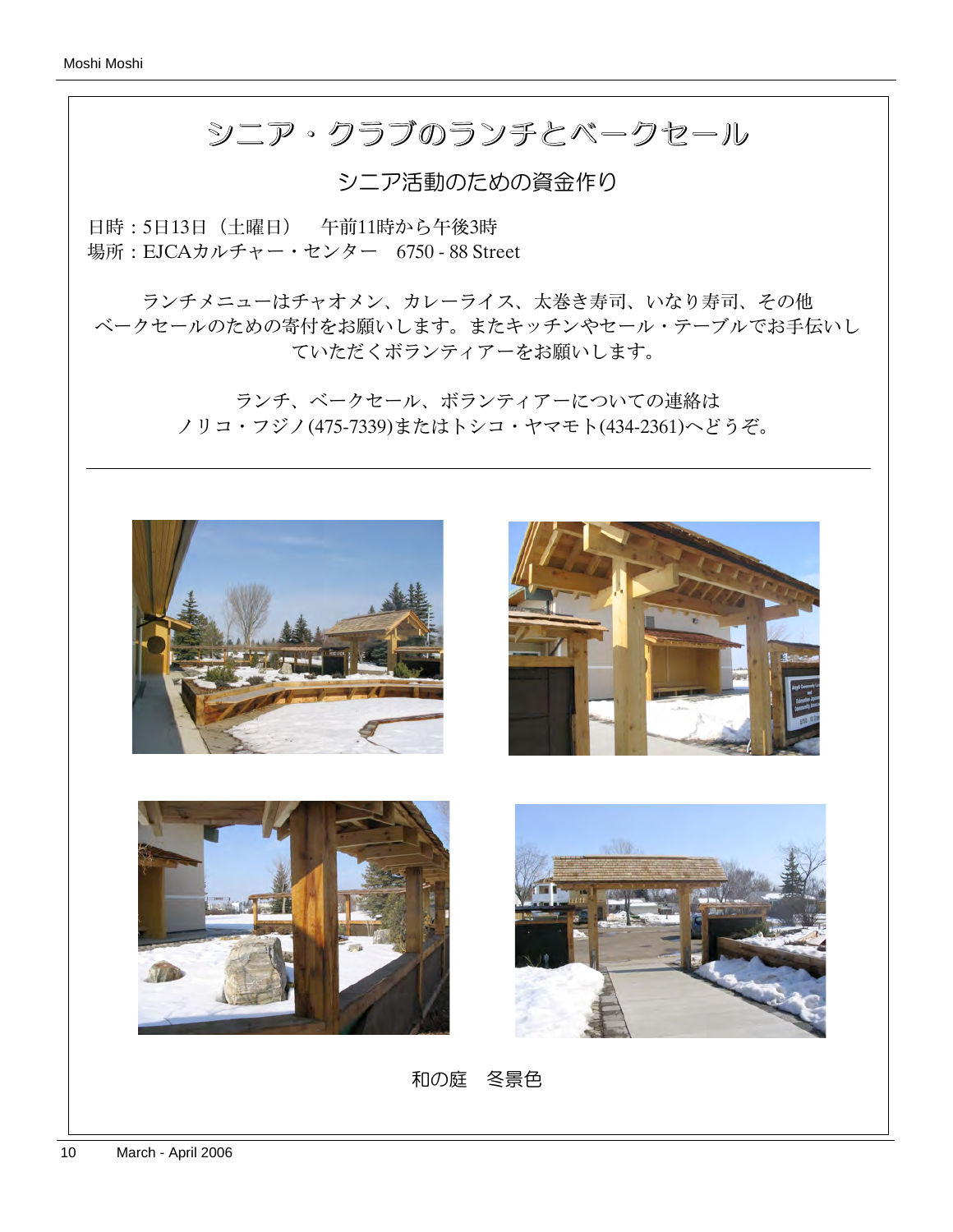# EJCA会長の言葉

#### マイク・ムラカミ

3月18日の25-35センチの記録的積雪はあなたの幻覚じゃあり ませんでしたよ。

私たちがアルバータ100年祭を祝っている間にもEJCAでも祝う ことがあります。今まで60年間エドモントンに住んでいたヘン リーとジョーン・清水夫妻は5月の始めにビクトリアへ移りま す。ヘンリーはインターンメント・キャンプ・ニューデンバー からエドモントンへ1946年に来ました。ジョーンはアルバータ 州のワタスキワンに生まれました。ヘンリーもジョーンも子供 達や友達を後にすることは悲しいことだと言っていますが、こ の引っ越しは数年前から予定されていたことでした。彼らはビ クトリアに住居を20年前から持っていますから知らない所へ 行く訳ではありません。新しい住所は#6, 4771 Cordova Bay Road, Victoria, BC. V8Y 2J7. 電話は(250) 658-1874. e-mail: docshimizu@yahoo.com

ヘンリーはエドモントン、NAJCリドレス基金、医学へ偉大な る貢献をしましたが、彼は最近のシニア・クラブでのランチで 彼の職業的成功やその他の面(オーダー・オブ・カナダ)での 成功はエドモントンでの数多くの主要な人たちの支援によるも のだと話していました。私たちはヘンリーを誇りに思っていま す、そして世界旅行を楽しんできてください。

もうかなりの人たちがデーブ・トラウトマンが3月でセン ター・マネージャーを辞めたことをご存じでしょう。ですが デーブはアーガイル・コミュニティー・リーグ(ACL)の役員で すから今後も時々センターで彼を見かける事と思います。私た ちはデーブが仕事へ持ってきてくれた特別なタレントを失うこ とになります。デーブ、これから新しい機会を追求するにあた り成功をお祈りします。

EJCA役員会はACL役員会と協力して新マナージャー採用の過 程を始めました。この過程には2ヶ月を要すると思われます。 来月始め、採用委員会は「もしもし」や数々のコミュニティー 広報誌に広告を出します。

新マネージャーが見つかるまではマリ・サトンがセンターの清 掃を担当し、その他のセンターマナジャーの仕事:ブッキン グ、メインテナンス、役員会への報告などをケン・タナカが担 当します。幸運にも以前センターマネジャーをしていたケンが リタイアメントがら出てきて臨時マネジャーを引き受けてくれ ました。

アルバータ大学インターナショナル・ウイーク2006でのEJCA とUNACプレゼンテーションと"Caught in Between"映写、ヘン リー・シミズの"Images of Internment Exhibition"は成功でし た。私たちの部門に参加した内の65名の評価によると「参加し たことで奨励され、豊になり、人権について意識することに貢 献した」、とありました。スティーブ・ルーイスの講演会や開 会式、コンサートなどに参加した人たちを加えると参加者は約 7千人になりました。

#### EJCAとACLコミュニティーBBQ

最近のEJCAとACL役員会の会合は1994年来始めてのことで、 両方の役員会はもっと会うべきだと言うことに合意しました。 そこで合同コミュニティーBBQは「おいしくてインフォーマ ル」な形で両方のコミュニティーを近づける良い方法だと言う ことになりました。両方のコミュニティーからそれぞれのカジ ノを手伝ったりはしますが、センター周りの公園や「和の庭」 で一緒に調理して食べることは近辺の人たちと知り合うには良 い方法です。彼らはEJCAセンターの定期的な利用者はエドモン トン市の広い多重文化性を示す事を見て驚く事でしょう。

独特なコミュニティーは別々ではなく、むしろ南エドモントン の活発な、文化の入り交じったタピストリーの糸のように交錯 しているように、EJCAとACL役員会はこれらの糸を結ぶ地域的 な機会を協力して作ることが必要であることを認識しました。 この目的のためにACL役員、アリス・マはBBQのためのなる ALCのボランティアー・コーディネーターとなりました。この コミュニティーBBQ はすばらしいコミュニティー・フード・ イクストラバガンザで楽しい交流会となるでしょう。そしてこ れが恒例となれば良いと思います。EJCAコミュニティーから BBQをしてくれるボランティアーを募ります。「もしもし」次 号の詳細をお楽しみに。

#### 成長の機会:

私たちの「遺産と居場所」のための資金作り: 長らく待っていた「和の庭」の基本的な部分がようやく出来上 がり、これから次の段階に入ります。これからは私たちの若い 庭を慈しみ育て上げる段階です。そのためには継続的な資金作 りが必要です。

もしあなたが公的な資金、会社スポンサー、個人的な寄付など を調べる技術を持っていたら、もしあなたが資金作りに経験が あれば、もしあなたがあなたの特技、才能、アイデアを用いて コミュニティーのビジョンを成熟させることに興味がありまし たらガーデン資金作り委員会に参加しませんか。

ボランティアーは始めの委員会とそれに伴う将来の副委員会で 必要です。もし興味がありましたら私まで連絡ください。e-mail bydesignedm@shaw.ca 春はお庭を訪れるには良い季節です。そ してセンターも訪問してください。

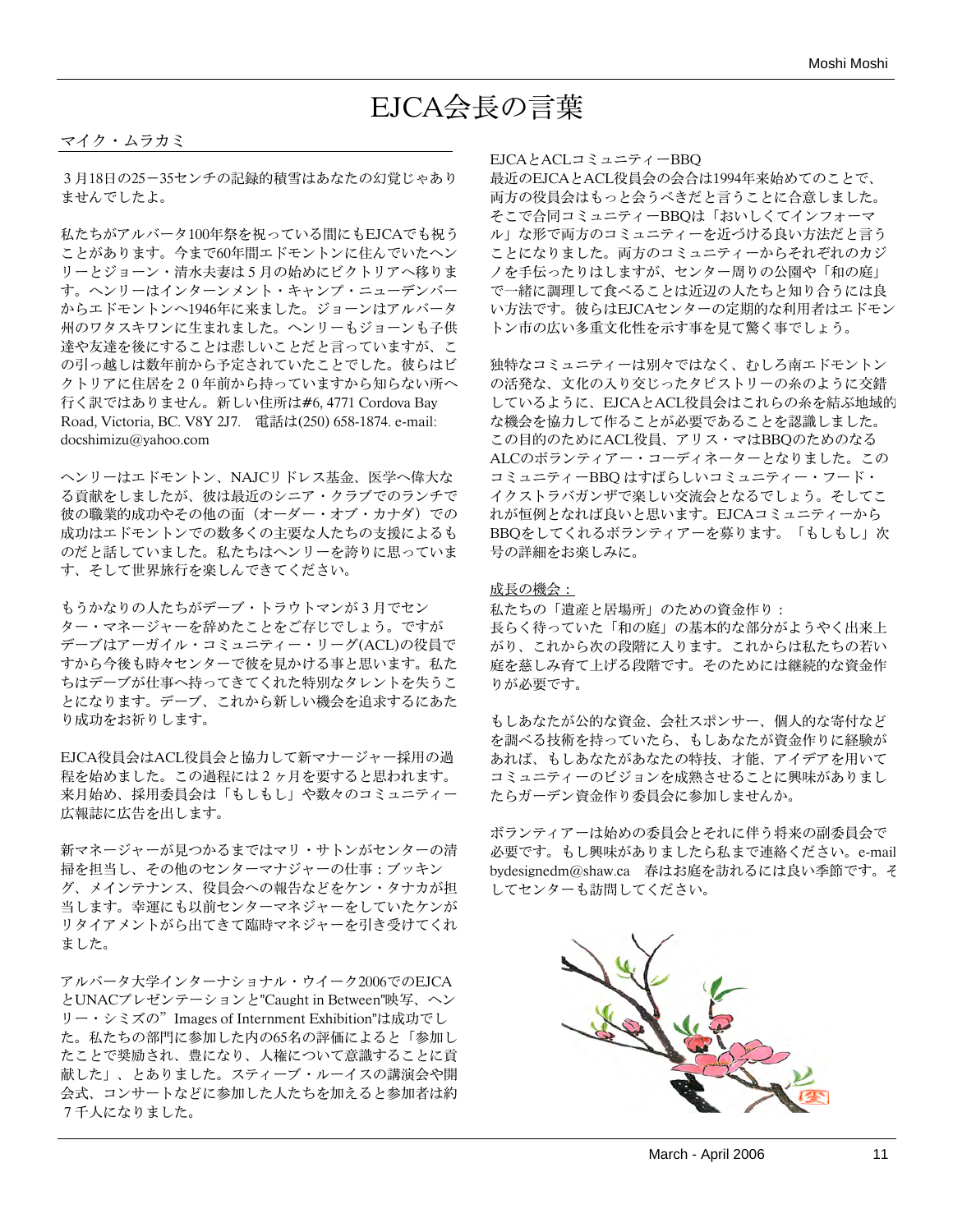## すき焼きの夕べ

#### キャシー・テナント、イディー・ナガタ

今年の2月11日は常になく暖かい夜でした。日本の冬の伝統的 な食事、EJCA恒例の「すき焼きデナー」の席に着いた時は、私 たちは戸外は吹雪、指先は凍り、気温は零下20度だと想像しな ければなりませんでした。

あなたのためのシェフとその助手が調理してくれる夕食の席で 家族、友達、新しく会った人たちと楽しい一時期を過ごし、す き焼きの作り方を習い、特別な「だし」の中で煮えた牛肉や野 菜をたっぷり食べて最後にはすっかり満足してのんびりと座っ ている、など、それ以上に望むことなんてありませんよね。

もっと? 大人と子供のためのゲームはどうですか?「知り合 いになる(今日は)」と言うビンゴ・カードに名前を書き入 れ、「謎の人物と物』を当てる激しい競争が行われていまし た。若い人たちはもっと難しい質問をしていましたし、テーブ ルごとのチームワークを示していました。

今年のボランティアーの数は最多くこのイベントを成功させる 助けをしてくれました。35名以上の人たちが陰の力となって働 いたり、デナーテーブルで器用なところを見せたり、後片付け をしました。いつもボランティアーをしてくれる人たちに加え

て、新しいボランティアーはjet協会からの人たち、留学生など でした。感謝のリストにはいつでも最後までいて椅子やテーブ ルを片付けてくださる人たちは入っていませんのでその方々に まずお礼を申し上げます。

時間と技術を提供してくださった「すき焼きの夕べ」ボラン ティアーの下記皆様に「どうもありがとう」を申し上げます。

ノリコ・フジノ、トシコ・ヤマモト、アイコ・カワワダ、ユー コ・ナカノ、ミネコ・ササノ、グレイス・フジノ、マミ・ハ ラ、ナオミ・リーロイ、ジョイス・キヨオカ、サンディー・ナ カシマ、ミドリ・タナカ、ユリ・ナカノ、ナンシー・シアー、 マイク・ムラカミ、デーブ・トラウトマン、ジム・ホヤノ、ケ ン・タナカ、シゲヨ・アイタ、アルダー・カレー、ヒロコ・カ レー、グレチェン・フリップス、スコット・サトン、モニカ・ ジョンソン、マサオ・アイタ、フローレンス・インガム、ジェ ネビーブ・ゴーラン、ノリコ・ラサール、シンヤ・ナカモト、 タンヤ・ベリー、デーブ・サルツ、ユミコ・ホヤノ、タカ・コ ンノ、ゲール・エルス、ソリー・サワダ。

私たちは気候がどうであろうと「すき焼き」はいつでも美味し いと言うことを証明しましたよね。また来年お会いしましょ う!

## ひな祭り2006

今年のひな祭りは3月4日午後オープンハウス形式で1時から4時まで、センターには2組のひな人形が華やかに飾られました。

同日センターではガールガイドの地域会議があり、参加した35名はひな人形参観もして喜んでいました。10数名の子供達が母親 に連れられて参加し、お母さん達の考えた種々のゲームを楽しみました。大人の参加者も開館中は絶え間なくあって、久しぶりに 知り合いにあってお茶を飲みながら楽しい交歓のひと時をもっていました。

ひな人形はそれから一週間展示され、その間にはブラウニーの子供達、Japan Todayに来館した中学生たちが見る機会がありまし た。

ひな人形を飾ったり後片付けのお手伝いくださったトシコ・ヤマモト、ナンシー・シアー、キャシー・テナント、エディ・ナガ タ、ボブ・テナント、とヒョウ子・バックスターとカラオケ・クラブの有志の皆様、ありがとうございました。

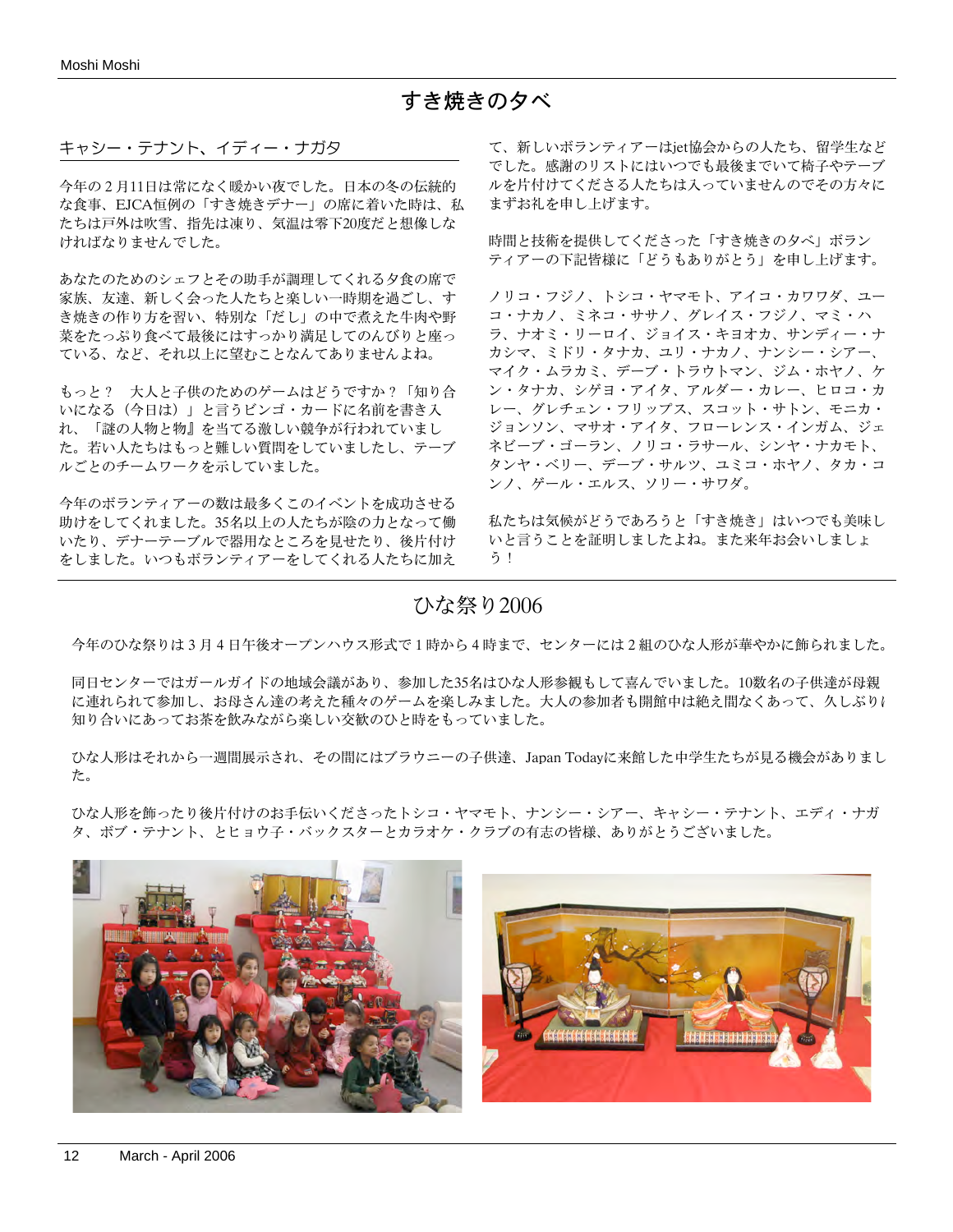EJCAは今年もヘリテージ・フェスティバルに参加します。この フェスティバルは8月5日(土曜日)から8月7日(月曜日) までです。昨年はエドモントン・ヘリテージ・フェスティバ ル・アソシエーションは全体的なプレゼンテーションで日本館 を第二位にしてくれました。私たちのパビリオンに「日本」と 言う文字がなかったのでそこが欠点でした。ジョン・プリガー トは「のみ」と金槌の埃を払って字を彫ってくれています。日 本館を探してください。今年の8月には一等賞が取れますよう に。

あなたが欲しいと言ったのです、だからあなたが得たのです。 2004年、EJCA役員会は25年も続いていたヘリテージ・フェス ティバルへの参加について再検討しました。役員の多くはフェ スティバルから引退する時期がきていると感じていました。 フェスティバルの初期から毎年日本館をオーガナイズしてきた 役員達は日本館を運営するに必要な長時間と労働に疲れてもう やっていかれないと言う所へ来ていました。

しかし、役員会はフェスティバルに参加する多くのグループに 相談しました。そしてそれらのグループが日本館が継続する希 望である事を見て、独立ヘリテージ・デー・オーガナイジング 委員会(HOC)を作りました。

HOCはEJCAと日本語学校から2名づつの代表、北の太鼓, NAJETTA、剛柔会、景風会などの各グループからは1名で成 り立っており、委員たちは日本コミュニティーを一つにして日 本館を立てるのに必要な種々の仕事をします。

必要なボランティアーの人数は?ーーー>150名以上

焼き鳥:75名 ー 切って、量り、5000本のくしさし

日本館建設と取り壊し ー 30名が仕分け、荷積み、運転、荷 下ろし、保管、その他

クラフトテント ー 各シフトごと15名 (1日30名) セール、 着物着せ、写真取り、その他

キッチン ー 各シフトごと12名 (1日24名)切り、調理し、 売り、その他

参加してください。「多くの手は仕事を楽にします」そしてあ なたはそこに居ます。

2006年1月、EJCAと日本語学校間で日本語学校はキッチンを手 伝わないことに決定しました。この動きは日本館を運営する HOCに大きな責任を課すことになりました。多くのコミュニ ティー・メンバーがご存じのようにヘリテージ・フェスティバ ルには大変な量の計画と仕事を必要とします。フェスティバル の数ヶ月前に始まる準備をするだけでなく、多くのオーガナイ ザーは8月のロング・ウイークエンドを金曜日のセットアップ から月曜日の夜遅く用具をビュウモント近くのトレイラーへ運 び終わるまで働き続けです。

HOCの目標は日本館をオーガナイズする中心的ボランティアー の人数を毎年増やし、オーガナイズする人の知識をコミュニ ティーと共有し、日本館のための新しいアイデアとコミットメ ントを作り上げることです。

私は昨年はヘリテージ・デーには居ませんでしたがその前の年 の参加した人たちの同士的な気分を思い出します。大勢の人が 参加し大勢の人の支持がありました。みんなで力を合わせると 健全な全コミュニティーと言うアイデアはうまく行きます。私 たちは他の人のために、自分のためになにか大事なことをして いると言う感覚を共有しました。今年の8月もまた同じような 気分になることができるようにと希望します、一緒にやりま しょう、がんばりましょう。

HOCは次のようなボランティアーを募集しています。テント・ コーディネーター、キッチン、テント、運搬、ボランティ アー、パフォーマンスのアシスタント・コーディネーター。も し月2時間会う事ができ、8月のロング・ウイークエンドに仕 事が出来るようでしたら上記のポジションへボランティアーし てください。HOCはあなたの助力を必要としています。

2006日本館オーガナイザー

キッチン・コーディネーター:スコット・サトン(EJCA) テント・コーディネーター:空き 運搬コーディネーター:ジョン・プリガート(剛柔会) ボランティアー・コーディネーター:シェリー・フルトン(剣 道)、メーガン・ジョーンズ(日本語学校) パフォーマンス・コーディネーター:ダナ・ダウソン(剣道)

2006年バザー

今年のバザーは秋まで延期され、全年齢の子供達の「秋の資金作りお楽しみフェアー」となります。いつものよ うにランチやお持ち帰りも含めた、「日本の物」がたくさん並びます。新しい、すばらし物も加わります。

あなたのアイデアを分かち合い、参加してこの楽しさの一部となる機会の「新しい情報」を気をつけて見ていて ください。

もしすでに参加しようと言う気になりましたら、キャシー(tennant@shaw.ca 436-6291)又はイディー(484- 5495)へ連絡してください。